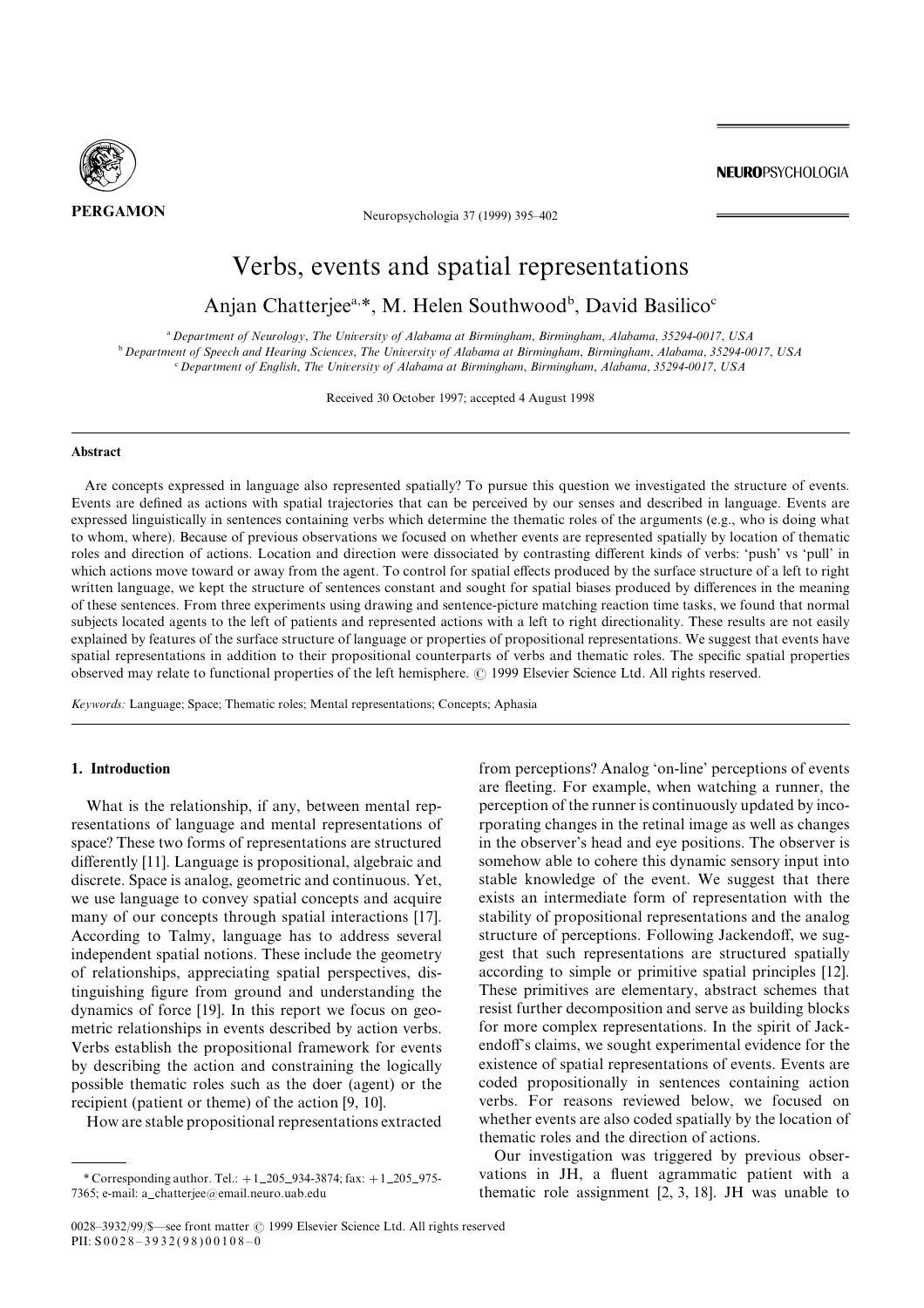decipher who was doing what to whom in sentences deficit  $[16]$ . For example, he could not reliably match the sentence 'The boy kisses the girl' to a picture of a boy kissing a girl as opposed to a picture of a girl kissing a boy. The most striking aspect of JH's performance was that, rather than performing randomly, he used a temporal or spatial strategy [4]. He consistently assigned items on the left of pictures as the agent (the doer of the action) in sentences, and items on the right of pictures as the patient (recipient of actions). These observations led to the idea that when stripped of normal linguistic operations\ JH used primitive spatial representations to assign thematic roles. This underlying primitive representation would normally be obscured by more complex linguistic processes, the kind of transformations and restructuring involved in producing a sentence from a preverbal communicative intent [7].

If thematic roles of agent and patient have underlying primitive spatial representations\ then traces of this primitive structure might be observed in normal subjects. To test this hypothesis, a subsequent study was conducted in normal subjects to see if they drew stick figures depicting the agent and the patient of sentences with systematic spatial biases. Subjects tended to draw the agent to the left of where they drew the patient supporting the idea that events are represented spatially [5]. Similar results have also been reported independently [8].

In the current study, we wished to extend these earlier observations by addressing two issues. First, could the earlier observations be due to reading and writing habits< Since we read and write English from left to right and active sentences are canonical\ perhaps the results simply reflect an acquired association of agents appearing to the left of patients in written sentences. One could argue that the spatial bias observed was an epiphenomenon of the spatial layout of written language and not a clue to the structure of underlying representations. Second, in the previous studies two spatial concepts\ location of the! matic roles and direction of action were conflated. The tendency to conceive the agent to the left of where the patient was located could occur because thematic roles are represented spatially by location (agents to the left of patients) or actions are represented spatially by direction (a left to right vector). We do not know if these two spatial properties interact or are independent primitive constituents of putative spatial representations of events. Such representations may have several discrete spatial properties of which location and direction are a subset.

To address these issues we exploited differences in the meaning of verbs while keeping the surface structure of the sentences constant. Different verbs convey actions with different spatial trajectories in relation to the agent. By separating *meaning* from *structure*, we hoped to get beyond the effects of the surface structure of written language and to disentangle the effects of location from direction. The demonstration that thematic roles are represented by locations or actions are represented by direction would provide strong evidence for the existence of spatial representation of events.

#### 2. Methods

#### $2.1.$  Experiment 1: locating thematic roles

#### 2.1.1. Rationale

We wished to learn if thematic roles are represented spatially by location. Specifically, we tested the hypothesis that agents are represented to the left of patients. Such biases in the location thematic roles could be due to the structure of canonical English sentences in which the subject appears to the left of the object. However, effects of the surface structure of sentences should be identical for all simple active sentences. Verbs can describe actions with different spatial trajectories or simply describe states and not actions, such as 'love'. We assumed that any spatial biases observed with state verb sentences would most likely be due to the effects of the surface structure of simple active sentences since the states are not spatial events. However, any modulation of this spatial bias when action verbs are present in sentences would suggest that meaning imposes a bias beyond that produced by the structure of the sentence alone. Such a finding would support the existence of underlying spatial representation of events.

#### 2.1.2. Procedures

Twenty seven right-handed subjects  $[1]$ , with a mean age of  $21.1 \pm 2.4$  years and an average education of  $14.8 \pm 1.6$  years, participated in the experiment. Three sets of simple active sentences were used as stimuli. In one set, the actions moved away from the agent or towards the patient. The following verbs were used:  $push, throw, kick,$ shoot, hit and punch. In the second set, the actions moved towards the agent or away from the patient. The following verbs were used: pull, draq, lead, leave, escape and tug. The third set of sentences described states rather than actions. The following verbs were used: love, know, hate, like, admire and bore. Subjects heard six examples of each sentence type. Agents and patients were either a 'circle' or 'square', for example 'The circle hits the square.' Circle and squares were used as the nouns in sentences to avoid any semantic associations with the agent or patient. At the end of each sentence, subjects were asked to draw either a circle or square stick figure on  $11 \times 8.5$  in sheets of paper with the longer axis oriented horizontally. Subjects heard each sentence twice, and drew either the agent or patient. The sentences and thematic roles to be drawn were ordered randomly. Circle and square targets as agent or patient were counterbalanced.

The dependent measure was the difference in distance from the left edge of the page between the location of the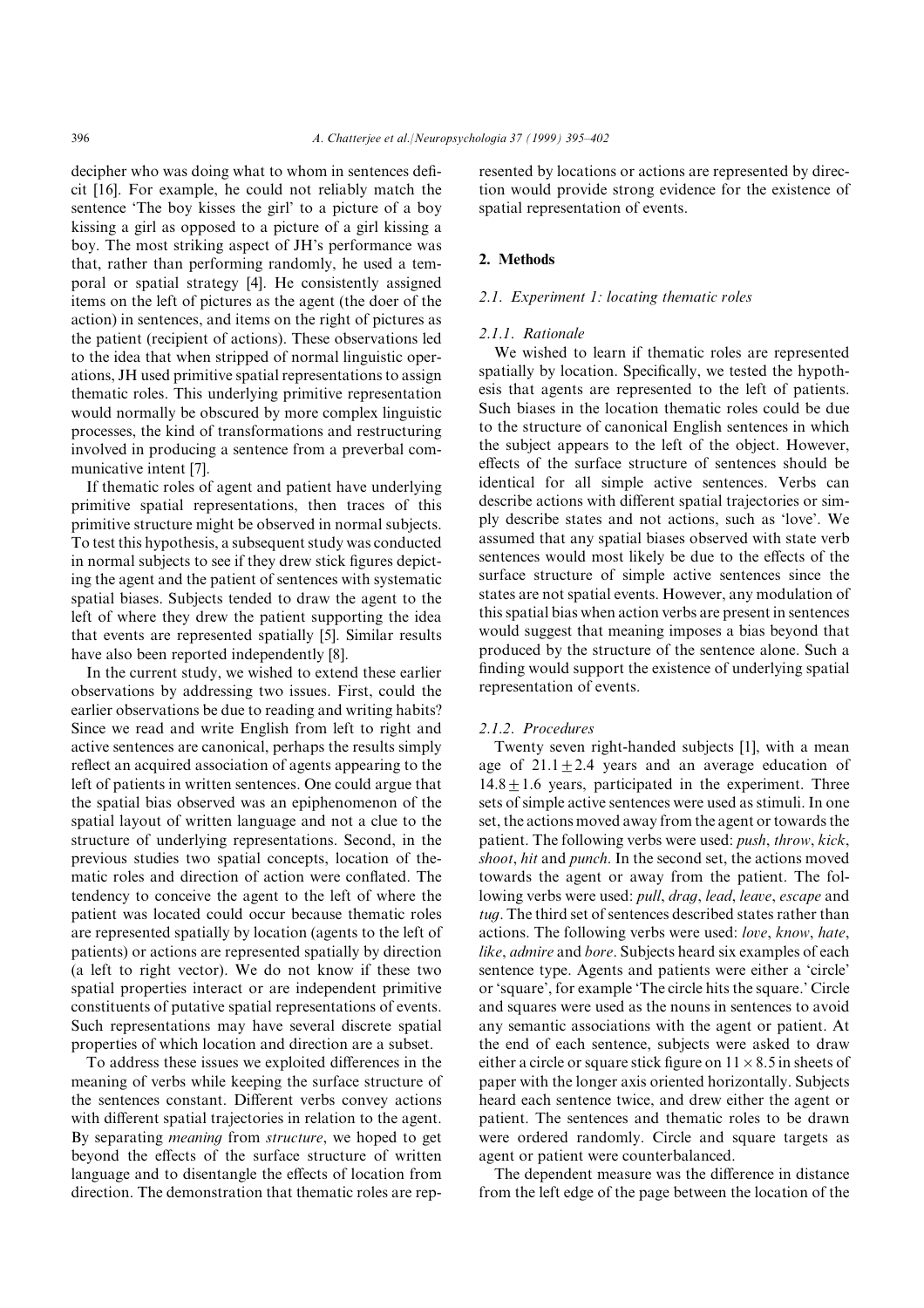agent and location of the patient for a given sentence. A positive value refers to the patient being drawn to the right of the agent and a negative value to the patient being drawn to the left of the agent. For example, for the sentence 'The circle hits the square' if a subject drew the agent (circle) 3 cm from the left edge of the page, and the patient (square) 4 cm from the left edge of the page, the difference would be  $+1.0$  cm. The method of measurement was the same as used by Chatterjee et al. (1995). If the stick figures were drawn vertically, measurements were made from the left edge of the paper to the location of the vertical line representing the torso. When figures were drawn in oblique or horizontal orientations, then the measurement was made from the left edge of the paper to the point exactly in the center of the horizontal extension of the figure. Fifty percent of the sentences were repeated to measure reliability on this task. Consistency was measured by correlating the distances from the left edge of the paper that each item (agent or patient) was drawn when the sentence was repeated. Each subject drew a total of 54 figures (6 examples  $\times$  3 sentence types  $\times$  2 thematic roles  $\times$  1.5 times).

#### $2.1.3.$  Results

Only  $10/27$  (37%) subjects drew the locations of agents and patients with consistency  $(0.50)$ . Given the variance in the performances with identical stimuli, data from subjects with inconsistent performances would have introduced considerable noise in our measurement of the effects of the meaning of verbs on placement of drawings. Therefore, their data were not included in the analysis. For the consistent subjects, agents were drawn further to the left of where patients were drawn for actions moving away from the agent  $(1.38 \text{ cm}, \text{range} -0.03 -7.48 \text{ cm})$  than for actions moving towards the agent  $(0.68 \text{ cm}, \text{range}$ - $1.30-4.23$  cm) or for sentences describing states  $(0.63)$ cm, range $-2.05-7.12$  cm). These locational biases were significantly different, Friedman ANOVA by ranks, Chi square  $(d_f 2) = 9.8$ ,  $P < 0.008$ .

#### $2.1.4$  Comment

We draw three conclusions from these data. First, the task was limited as a probe to assess whether thematic roles have spatial locational representations. Subjects' performances were often too 'noisy' to allow an adequate test of the hypothesis. Second, when subjects were consistent in their placements of their drawings, the general finding that agents are placed to the left of patients was replicated. However, the surface structure of sentences alone produces a locational bias, as evidenced by sentences with state verbs. Third, and most importantly, the meaning of verbs modulated the locational bias beyond the effects of the structure of the sentence. Events with actions moving away from the agent were drawn with greater differences between the locations of the agent and patient than events in which the patient is brought closer to the agent. This modulation of the location of thematic roles is compatible with the notion that thematic roles are represented by location along a continuous metric. Such a continuous metric implicates a continuous spatial rather than discrete propositional form of representation.

# 2.2. Experiment 2: depicting event trajectories

#### 2.2.1. Rationale

This experiment was designed to determine if verbs incorporate spatial representations of direction. We wished to learn if events along the horizontal axis are conceived with a directional bias moving from left to right. To avoid effects of surface sentence structure, simple phrases were used as the linguistic probes. Events traversing vertical axes, such as 'fall' or 'rise' were used as foils. We were interested in the structure of events that occur horizontally. To eliminate effects of biases produced by distal motor habits\ all subjects used their non-dominant hand.

#### 2.2.2. Procedure

Thirty six right-handed subjects heard 20 phrases, ten of which described actions that could move along the horizontal axis (e.g., 'staggering drunk'), and ten that could move along the vertical axis (e.g., 'falling book'). Foil stimuli were the phrases describing vertical motion. Subjects were asked to imagine a single light source on the object in motion and to draw the trajectory of this light. All subjects used their left hand. They closed their eyes when drawing. The dependent measure was whether horizontal events were drawn with a directional bias, either left to right or right to left.

# $2.2.3$ . Results

Subjects drew actions proceeding left to right an average of 7.9 times compared to 1.4 times going right to left (see Fig. 1). These numbers do not add to  $10.0$  because some of the 'horizontal' actions were drawn with a vertical trajectory[ Thirty three of the thirty six subjects drew trajectories proceeding left to right more often than right to left, demonstrating a robust group directional bias, Chi sq.  $(d_f 1) = 25$ ,  $P < 0.001$ .

#### 2.2.4. Comment

Normal right handed subjects have a tendency to conceive of events as traversing space from left to right. Thus, when subjects are forced to depict events spatially, their depictions have a systematic directional bias rather than being random. These results are not explained by distal motor habits induced by writing, since subjects used their non-dominant hand. These results suggest that actions are represented spatially by direction, in addition to being represented propositionally by verbs. However, it remained possible that enculturation in a left to right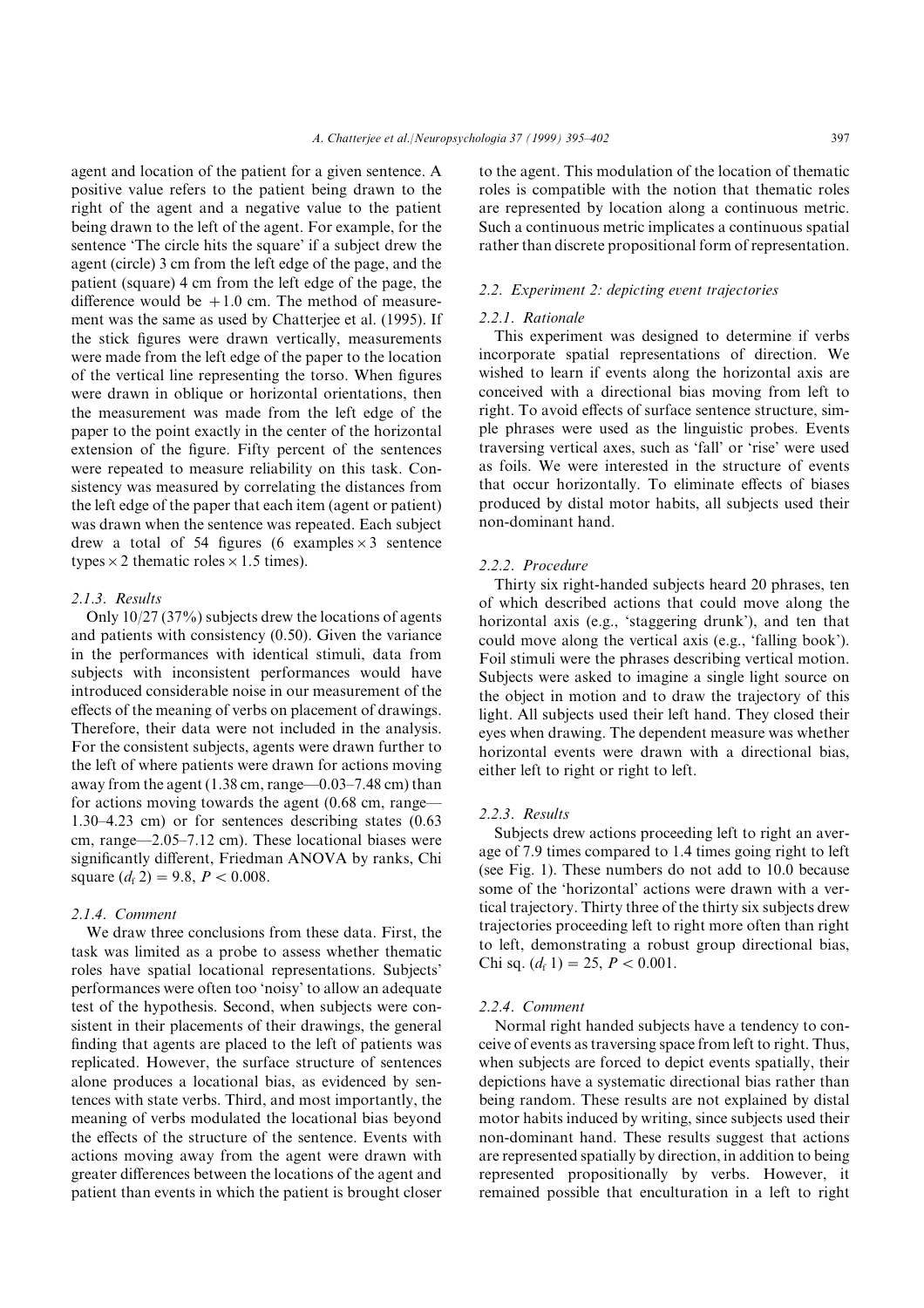

Fig. 1. Example of horizontal and vertical trajectories drawn in Experiment 2.

language may have influenced these performances at a level more abstract than the level of motoric habits.

# $2.3.$  Experiment 3: location of thematic roles and direction of actions in sentence picture matching

# 2.3.1. Rationale

We explored further the hypothesis that events are conceptualized by spatial location and direction using a sentence-picture matching task. If the propositional representations of events interact with spatial representations, then processing sentences should be influenced by spatial features of corresponding pictures. Therefore, we examined the influence of the location of thematic roles and the direction of actions in pictures on subjects' reaction times (RTs).

We anticipated that subjects' RTs would be faster if the agent was located on the left of the picture. Such a finding would be compatible with the hypotheses that thematic roles have locational spatial representations\ or that the surface structure of sentences affects processing of pictures. According to the surface structure explanation, subjects might match sentences heard more quickly to pictures with a similar structure. Sentences with the agent on the left in simple active sentences would be matched more quickly to pictures with the agent depicted on the left. In contrast to locational effects, our probe for directional effects on sentence processing would not be affected by surface sentence structure. The experiment included sentences in which the direction of action either moved away from or towards the agent such as the contrasting verbs, 'push' and 'pull'. If the direction of action is an important feature in representing events\ then the opposing vectors entailed in the meaning of these verbs (towards or away from the agent) would have

different effects on sentence picture matching RTs, despite the sentences having identical structures.

# 2.3.2. Procedure

The twelve sentences describing actions from Experiment 1 were used in this experiment. Half the sentences described actions moving away from the agent and half described actions moving towards the agent. Sentences were presented in random order. Pictures depicting events consisted of circle and square stick figures. The agent was depicted either on the left or the right of the picture. Directions of actions proceeding either from left to right or right to left (see Fig. 2). The pictures matched the event described in the sentence or depicted another event. Non-matching stimuli consisted of either thematic role reversals or action non-matches. For the sentence 'the circle pushes the square' a non-match might depict the square pushing the circle, or the circle kicking the square.

The thirty six subjects from Experiment 2 listened to the sentences through headphones in a sound-proof booth. At the sentence offset, a picture appeared on a computer monitor before them. Using their right hand, subjects pressed the left mouse button if the sentence and picture matched and the right mouse button if they did not. They were instructed to respond as quickly as possible, while maintaining accuracy. The intertrial interval between sentence-picture pairs was 3 s. Reaction times were recorded by computer. Subjects were given a practice trial of twelve sentence-picture matching stimuli to familiarize them with the procedure. Errors in responses were excluded from analyses. Reaction times to matches and non-matches were analyzed separately.

#### $2.3.3.$  Results

Reaction times are presented in Table 1. For matched sentence picture pairs, repeated measures ANOVA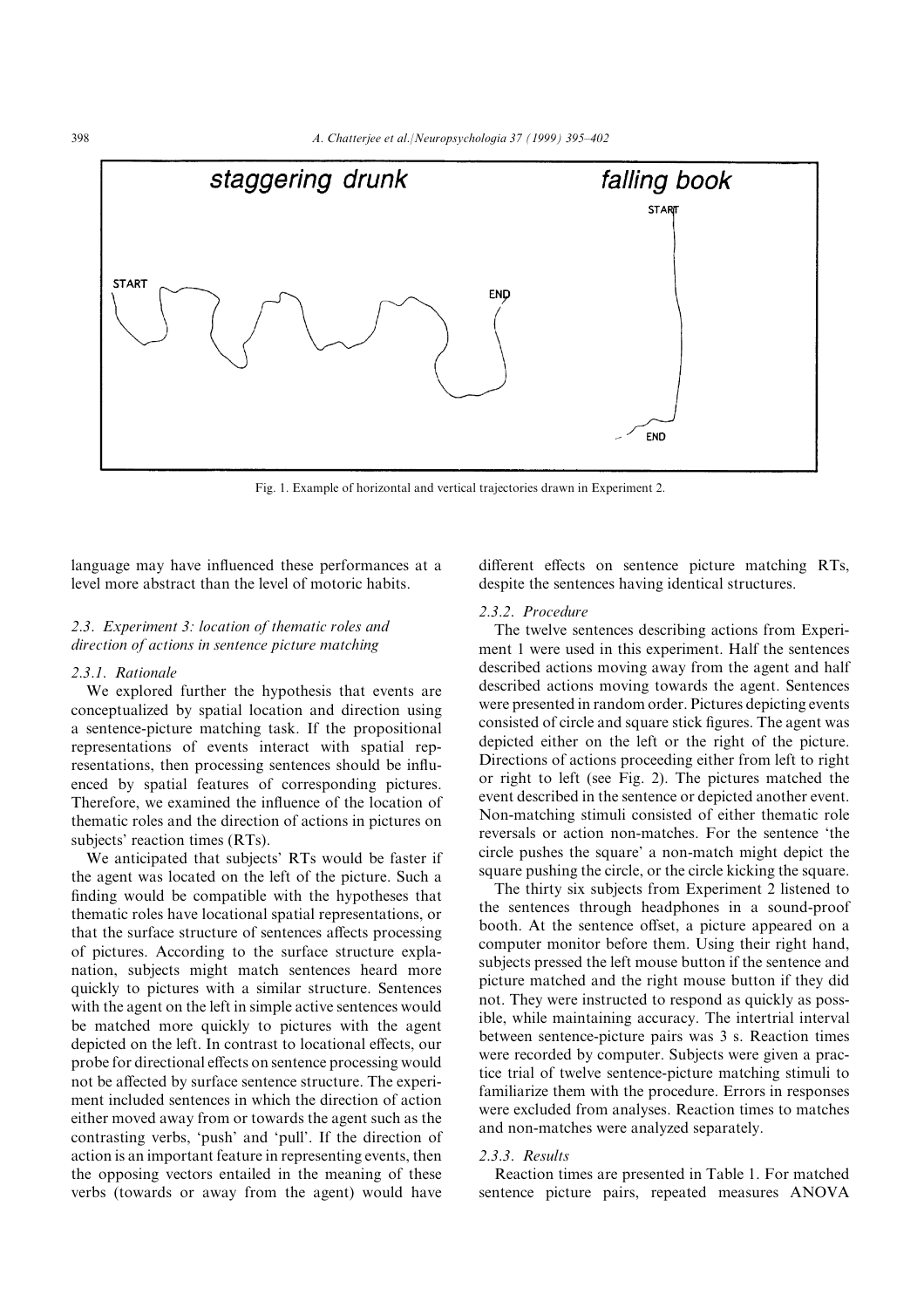

Fig. 2. Examples of pictures used in the sentence-picture matching task in Experiment 3.

Table 1 Reaction times in ms for the sentence-picture matching task in Experiment 3

| Matches              | Agent on left     | Agent on right   |  |
|----------------------|-------------------|------------------|--|
| Action left to right | 1119 $(\pm 382)$  | 1318 $(\pm 499)$ |  |
| Action right to left | 1312 $(\pm 594)$  | 1415 $(\pm 592)$ |  |
| Noun non-matches     | Agent on left     | Agent on right   |  |
| Action left to right | $1338 (+383)$     | $1649 (+ 521)$   |  |
| Action right to left | $1665 (+537)$     | $1459 (+454)$    |  |
| Verb non-matches     | Agent on left     | Agent on right   |  |
| Action left to right | 1013 ( $\pm$ 380) | 1083 $(\pm 325)$ |  |
| Action right to left | $1347 (+541)$     | $995 (+ 397)$    |  |
|                      |                   |                  |  |

showed that subjects responded more quickly if the agent was located on the left  $(F_{1,35} = 17.78, P < 0.0002)$  and if the action proceeded from left to right  $(F_{1,35} = 17.78)$ ,  $P < 0.0002$ ) and if the action proceeded from left to right  $(F_{1,35} = 7.64, P < 0.01)$ . There were no significant interactions. For sentence and picture pairs which did not match, subjects responded faster to the action than thematic role non-matches  $(F_{1,35} = 84.96, P < 0.00001)$ , and responded more quickly when the action in the pictures was depicted going from left to right  $(F_{1,35} = 7.2$ ,  $P < 0.02$ ). Although there was no significant main effects for location of agent, this variable interacted significantly with both the action/verb non-matches  $(F_{1,35} = 11.3$ ,  $P < 0.002$ ) and with the direction of action  $(F_{1,35} = 60.3$ ,  $P < 0.00001$ ). There were no statistically significant differences in the occurrence of errors, which were rare, by different types of sentence picture pairings.

# 2.3.4. Comment

The subjects responded more quickly to pictures with the agent on the left. This observation may reflect an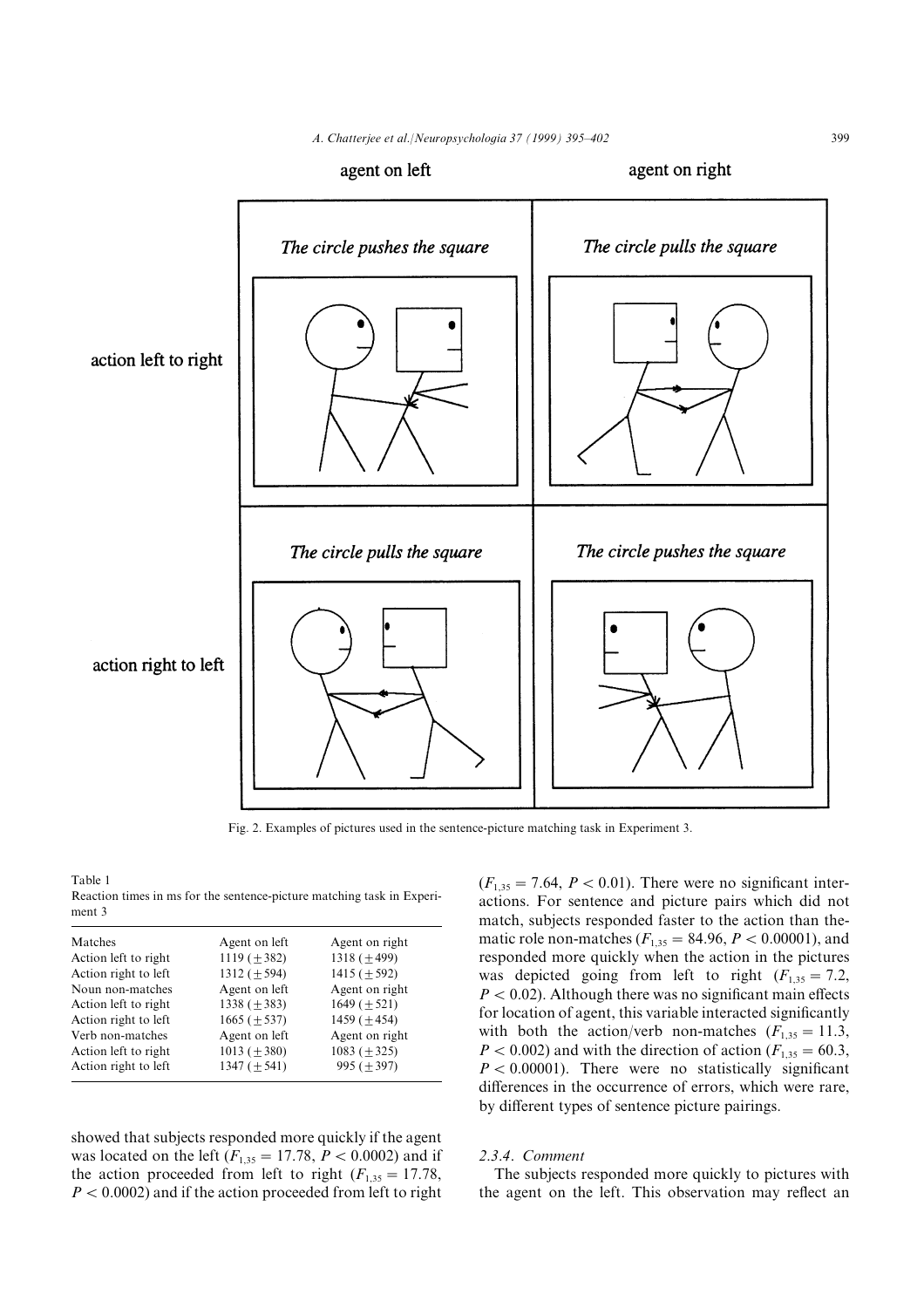analogous primitive representation for location or be the consequence of acquired reading and writing associations in which the first noun encountered in simple active sentences is on the left. Both hypotheses make the same prediction.

Subjects responded more quickly when pictures depicted actions proceeding from left to right. The effects of the direction of the action on this task cannot be explained by the surface structure of these sentences. This effect supports the idea that events are represented by a directional spatial primitive. A similar directional effect on sentence-picture matching was observed in the nonmatch trials. Subjects rejected picture non-matches more quickly if the action in the pictures moved from left to right. Location effects on these trials were not significant since the location of pictures and the putative representational locations would be at odds, making conflicting predictions.<sup>1</sup> This conflictive situation makes it difficult to interpret the interactions between the locational and directional effects when subjects rejected the non-matching stimuli. The interaction may suggest that the location of the agent (right or left) proffers an advantage in processing the direction of action if the action is moving away from the agent.

#### 3. Discussion

Humans perceive and encode events in the world. Events are clearly represented propositionally since we refer to them using language. What is not clear is whether events are also represented spatially. We wished to learn if right-handed subjects conceptualize thematic roles by location, with agents to the left of patients, and if they conceptualize actions by direction, with a left to right trajectory. We focused specifically on events that occur horizontally.

In seeking evidence for spatial representations of events, we were concerned that cultural habits acquired by individuals immersed in a language written from left to right could complicate interpretation of our results. The surface structure of English sentences could potentially produce spatial biases and undermine our claim that events are encoded spatially. Our strategy to sort between these alternatives was to use sentences and phrases with identical linguistic surface structures, while exploiting differences in their meaning.

In all three experiments we found that subjects responded to linguistic stimuli with spatial biases. In the first experiment, when subjects drew thematic roles with consistent locations, they drew the agent to the left of where they drew patients. This locational bias was exaggerated in drawings of thematic roles of events with actions moving away from the agent. In the second experiment, subjects drew trajectories of actions along the horizontal plane proceeding from left to right. In the third experiment subjects matched sentences more quickly to pictures if the agent was located to the left and if the direction of action proceeded from left to right. As we discuss below, these data are not easily explained either by properties of propositional representations or properties of the surface structure of language. Taken together, these data support the notion that events have spatial representations.

An important distinction between the structure of propositional and spatial representations is that propositional representations are discrete, whereas spatial representations are continuous  $[11]$ . In the first experiment, we found that subjects located agents to the left of patients in ways suggestive of an underlying representation of location that is continuous. The exaggerated differences in locating agents and patients particularly for sentences depicting actions moving away from the agent is difficult to explain on the basis of a discrete, or categorical notion of location. A categorical notion of location might index the agent as being to the left of the patient, but it would not specify varying degrees of placement on the left. All the sentence had an identical subject-verb-object surface sentence structure. Modulation of thematic role locations by the meaning of verbs goes beyond the effects of the sentence structure. We content that these metric differences more likely mirror an analog representation of thematic role locations.

Similarly, it is difficult to explain directional biases of event trajectories solely by propositional properties. A propositional representation of events might incorporate the notion of actions with paths or motions in space. However, it is difficult to see how the symbolic representation of such paths should translate into a specific left to right vector. Since the subjects used their left hand for this task, the specific trajectory observed cannot be explained by acquired motor habits induced by writing. The specific path suggested by our data again argue for an analog spatial representation of actions. We shall return to the implications of this specific left to right vector.

In matching sentences to pictures, if the event conveyed in sentences are represented only propositionally, then the layout of the pictures would not matter to the task. However, if the match/non-match decision requires that sentences and pictures be referenced to a mental representation with a spatial format, then the spatial features of the picture become important. The decision would be

 $1$  If a subject hears the sentence 'the circle pushes the square', he/she would be expected to respond more quickly with a picture with the  $circle$  as agent on the left. In the noun mis-match condition, when the circle is on the left of the picture, it is in the expected location, but the agent is on the right, setting up a conflict. Similarly, when the circle is on the right, the agent is in the expected location on the left, but the circle is on the right, again setting up a similar conflict. Therefore, the hypothesis in question makes no prediction for the location of the agent in the noun mis-match condition.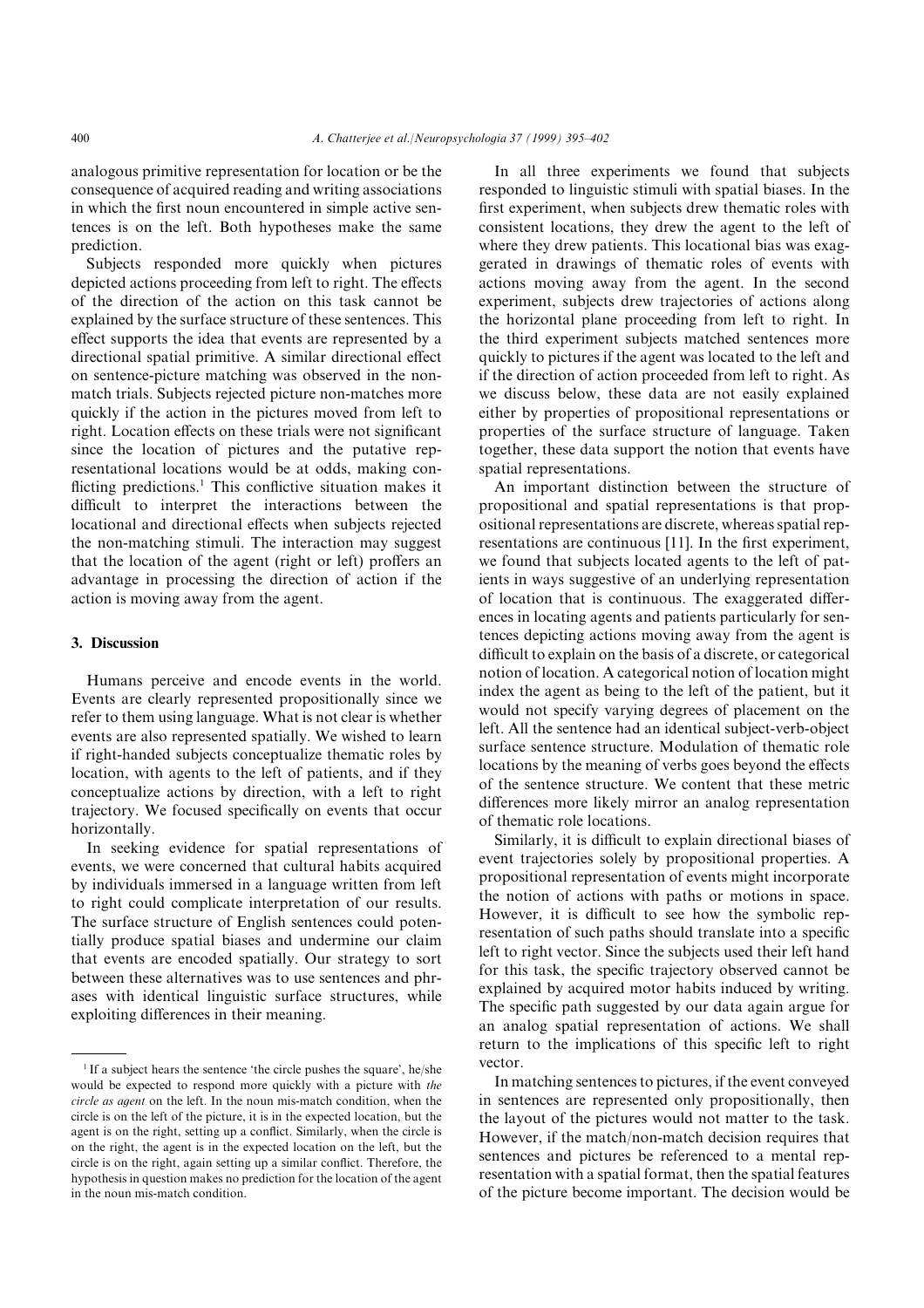made more quickly if the layout of the picture is similar to the spatial feature of its mental representation. The subjects' quicker responses to pictures with agents on the left and the directions of actions proceeding left to right suggest that mental representations of events might be structured similarly. In this experiment, the effects of location of thematic roles on the RTs could be the result of the surface structure of sentences. However, the effects of the left to right direction of actions cannot. Subjects responded more quickly when the action moved from left to right than right to left independent of whether the spatial layout of the pictures matched the spatial layout of written sentences. These spatial influences were produced by the meaning of the verbs and not the structure of the sentences.

Converging empirical evidence for our claim that events have spatial, in addition to propositional, representations might be found in damaged and developing brains. In the nineteenth century, Hughlings Jackson advocated a general principle of dissolution of brain functions. He thought that brain damage to higher more complex brain functions exposed simpler primitive processes [13]. According to this view, damage to the more complex propositional representation of events might reveal underlying primitive spatial representations. We think that the agrammatic patient JH, who used a spatial strategy in making thematic role assignments in an example of such baring of primitive representations  $[4, 16]$ . We are currently conducting systematic studies of aphasic subjects to further test this hypothesis.

In the developing brain, spatial primitives probably play an important role in the acquisition of concepts. Mandler argues that infants extract simple spatial schemes from their perceptions of actions in the world [17]. She suggests that these schemes are subsequently mapped onto linguistic codes and are the precondition of further elaboration of concepts. Our findings suggest that such spatial schemes, or primitive spatial representations as we have been calling them, are not discarded (like baby teeth), but remain present in the adult brain. We do not know if these spatial primitives are simply vestigial. They may serve as the bases for more complex cognitive operations such as aesthetic judgments [6] or spatial mental models of reasoning [14].

Finally, does the specific left to right vector for the representation of actions have any further implications< Logically, such a vector could be related to the structure of events in the world\ the structure of verbs\ or the structure of the nervous system. It makes little sense to think that events would be organized around a specific directional vector since events are not linked intrinsically to the specific vantage point of a viewer. Everyone is exposed to events with random spatial trajectories. Similarly, it makes little sense for verbs themselves to be tied to a specific vector. Although meanings of some verbs may distill into simple primitive notions like 'movement'

or 'path', nothing about verbs dictates the direction of that movement or path. The left to right directional bias is likely to be linked to the neural encoding of events. Both cerebral hemispheres deploy spatial attention with vectors in opposing directions. The left hemisphere deploys spatial attention with a vector from left to right [15]. As previously speculated  $[4, 5]$ , development of language in the left hemisphere may have coopted left hemisphere spatial attentional networks opportunistically. An overlap of neural circuits mediating spatial attention, the directional representations of events and the instantiation of verbs\ may provide the neural link between the spatial and propositional representation of events.

In summary, events are represented mentally in both spatial and propositional formats. Right-handed subjects may represent events spatially with the thematic role of agent to the left of their representation of patient. They represent actions with a left to right directional trajectory. The propositional organization of verbs and their argument structure is superimposed on these primitive spatial representations of events. We propose that the properties of these spatial representations are linked to the functional properties of the left hemisphere.

# Acknowledgements

This study was supported by a grant from the UAB Cognitive Science Program and the NIH (KO8 NS01702). We thank Lisa Santer for a critical reading of the manuscript and Angela Armstrong for help with data collection. Portions of this paper were presented as a poster at the International Neuropsychological Society Annual Meeting in Orlando Florida, February 1997.

#### References

- [1] Briggs G, Nebes R. Patterns of hand preference in a student population. Cortex 1975;11:230-8.
- [2] Caplan D, Futter C. Assignment of thematic roles by an agrammatic aphasic patient. Brain Lang 1986;27:117-34.
- Caramazza A, Miceli G. Selective impairment of thematic role assignment in sentence processing. Brain Lang  $1991,41.402-36$ .
- [4] Chatterjee A, et al. Asyntactic thematic role assignment: the use of a temporal-spatial strategy. Brain Lang 1995;49:125-39.
- Chatterjee A, Maher LM, Heilman KM. Spatial characteristics of thematic role representation. Neuropsychologia 1995;33:643-8.
- [6] Christman S, Pinger K. Lateral biases in aesthetic preferences: pictorial dimensions and neural mechanisms. Laterality  $1997:2:155 - 75.$
- [7] Garrett M. Levels of processing in sentence production. In: Butterworth B, editor. Language production. New York: Academic Press, 1980.
- $[8]$  Geminiani G, et al. Analogical representation and language structure. Neuropsychologia 1995;33:1565-74.
- Gruber J. Lexical structure in syntax and semantics. Amsterdam: North Holland, 1976.
- [10] Jackendoff R. Semantics and cognition. Cambridge, MA: The MIT Press, 1983.